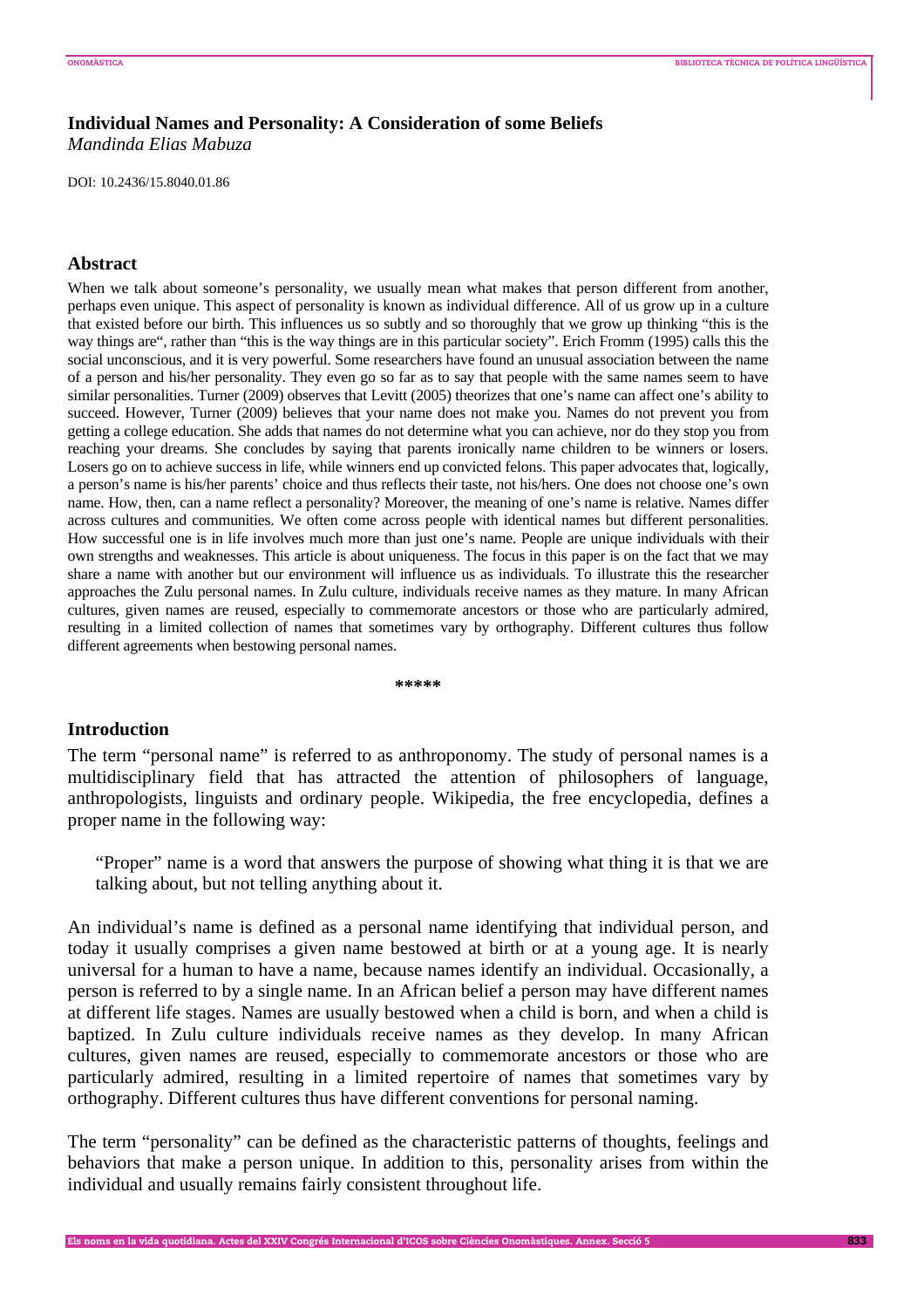Warren and Carmichael (1930: 33) claim that:

Personality is the entire mental organization of a human being at any stage of his development. It embraces every phase of human character: intellect, temperament, skill, morality, and every attitude that has been built up in the course of one's life.

Mayer (2005: 6) sees personality as:

An individual's pattern of psychological processes arising from motives, feelings, thoughts, and other major areas of psychological function. Personality is expressed through its influences on the body, in conscious mental life, and through the individual's social behavior.

We describe and assess the personalities of the people around us all the time. Whether we realize it or not, this daily deliberation on how and why people behave as they do is similar to what personality psychologists do. While our informal assessment of personality tends to focus more on individuals, personality psychologists use conceptions of personality that apply to everyone. Personality research has led to the development of a number of theories that help to explain how and why certain personality traits develop.

The term "belief" is defined as an assumed truth*.* Belief is inextricably linked to language. This is one reason why people from different countries have difficulty understanding one another, as the beliefs they hold are *built into* the language and their culture. Belief is not a product of meditation and has very deep roots.

The word "culture" has many different meanings. For some it refers to an appreciation of good literature, music, art, and food. However, for anthropologists and other behavioral scientists, culture is the full range of learned human behavior patterns. The term was first used in this way by the pioneering English anthropologist Edward B. Tylor (1871) who defined culture as: "…that knowledge, belief, and any other capabilities and habits acquired by man as a member of society". He added that "…culture is a powerful human tool for survival, but it is a fragile phenomenon. It is constantly changing and easily lost because it exists only in our minds."

Lederach (1995: 9) defines culture as follows:

Culture is the shared knowledge and schemes created by a set of people for perceiving, interpreting, expressing, and responding to the social realities around them.

In most cases, those who share your culture do so because they acquired it as they were raised by parents and other family members who had it. There is no way to exclude culture from belief although some psychologists argue that personal names reflect the personality of individuals.

This paper argues that personal names bestowed on individuals will always differ across cultures and community beliefs. Thus, personalities are unlikely to be the same even if the personal name has the same meaning. This paper discusses personal names, given to individuals within traditional African societies that have an ontological influence on the lives of these individuals. An attempt will be made to confirm the foregoing position by addressing what is in a name. In other words, an effort will be made to ascertain the philosophy that informs African names. According to Achebe Chinwe, "a world view is the totality of each person's assumptions which reveal his beliefs, attitudes, values and concepts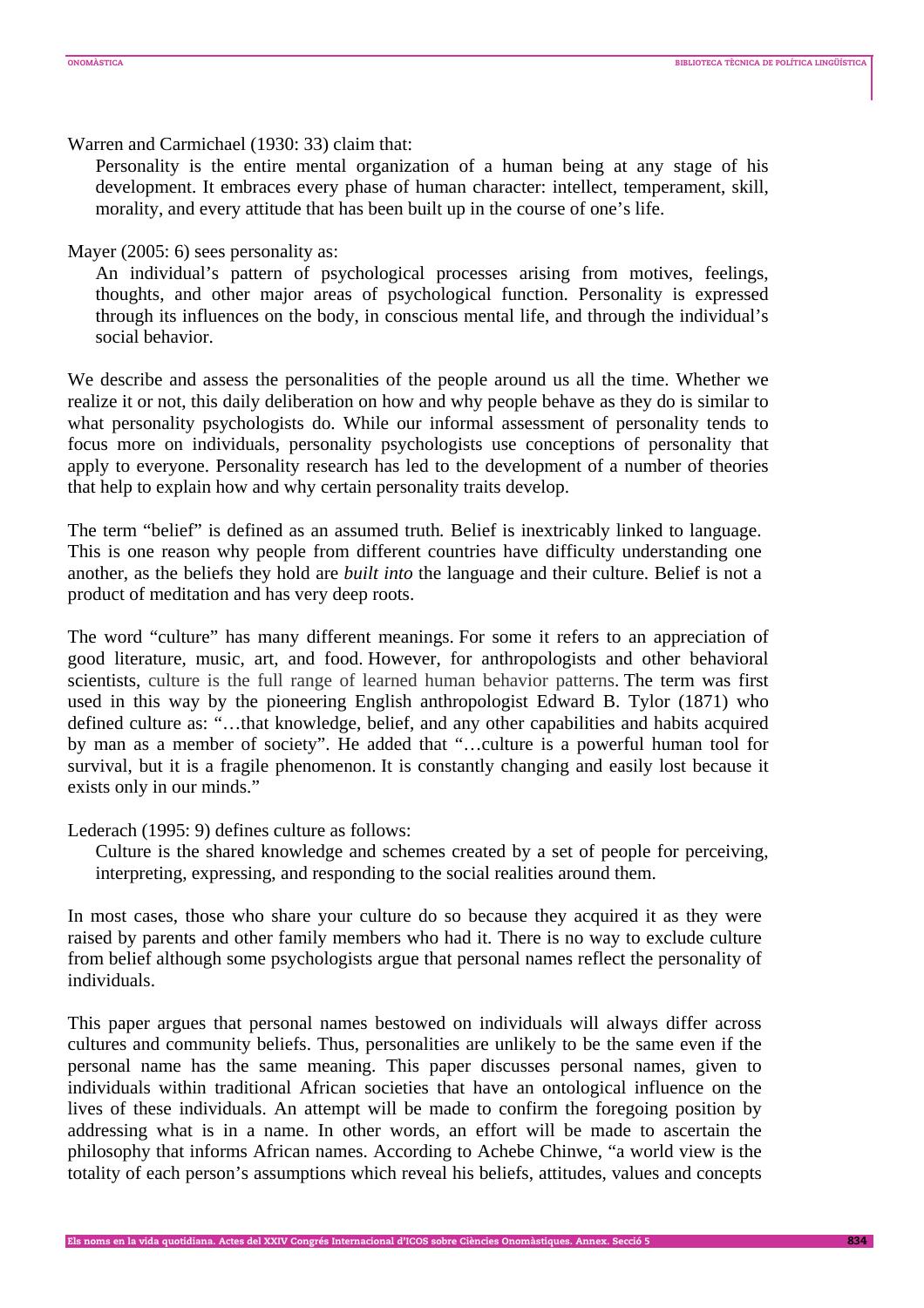and serve to impose an order on his experiences and to provide an explanation for everything that happens" (1986: 9). This is the direction given to a man to enable him to analyze and control events concerning him in the society efficiently for a better life. The paper attempts to make individuals aware that personality is the result of many external and inborn factors, not simply the effect of the meaning of a personal name.

The aim of this paper is to counter the belief that personal names necessarily reflect the personality of the individual. Beliefs and cultural activities have a great influence on an individual's personal name. The emphasis is instead on the external factors that may have an influence on the personality of an individual. The psychological make-up of two individuals is likely to differ if they are fraternal twins who were raised apart. This statement leaves us with no option but to accept that environment has more influence than a personal name in predicting the personality of an individual.

#### **Theoretical framework**

This paper deals with an aspect of linguistic anthropology and sociolinguistics. It addresses the uniqueness of personal names given to individuals. It argues that personal names cannot predict the personality of the individual; rather, the personality is defined by social and cultural forces. People may share personal names but the environment will influence their personality. Based on a review of the literature on personality, Mischel (1968) pointed to the lack of evidence that the behavior of individuals is consistent across situations (Mischel & Peake 1982). Kenrick and Funder (1988) carefully analyzed the various arguments that have been leveled against personality and summarized the theoretical and empirical work refuting these arguments. Their paper (Kenrick & Funder 1988) delineates three major criteria that must be met in order to establish the existence of personality traits: (1) assessments by independent observers must be in agreement; (2) these assessments must predict behaviors and real-world outcomes; and (3) observer ratings must be shown to reflect genuine attributes of the individuals rated, not merely the observer's implicit theories about what personality traits convey.

If individual differences in personality exist and can be detected, then independent observers should agree about the relative standing of individuals on personality traits. Ultimately, for personality traits to have value, they must predict behaviors and real-world outcomes. There is the potential for problems to arise when the assumptions are applied in a cross-cultural context and when personal names come from different cultural backgrounds. For example, a person's culture might have different norms for appearance, behavior and the display of emotions. Culturally normative spiritual and religious beliefs need to be distinguished from misconceptions which regard these as similar though they have different roots. Assessments must also take the individual's language and educational background into account before assuming that names have any influence on personality. One of the most significant personal values is to regard each individual as a special, unique human being, despite sharing the same name with another. This form of deep respect for individuals has the power of generating good will, great happiness, and great achievement

According to the literature on anthroponomy, African and Zulu personal names are quite different from Western society's personal names, where people take their father's last names. While Western personal names are predictable, African names are generally not, for until the child is born and depending on the circumstances under which it is born, personal names cannot be predicted with accuracy.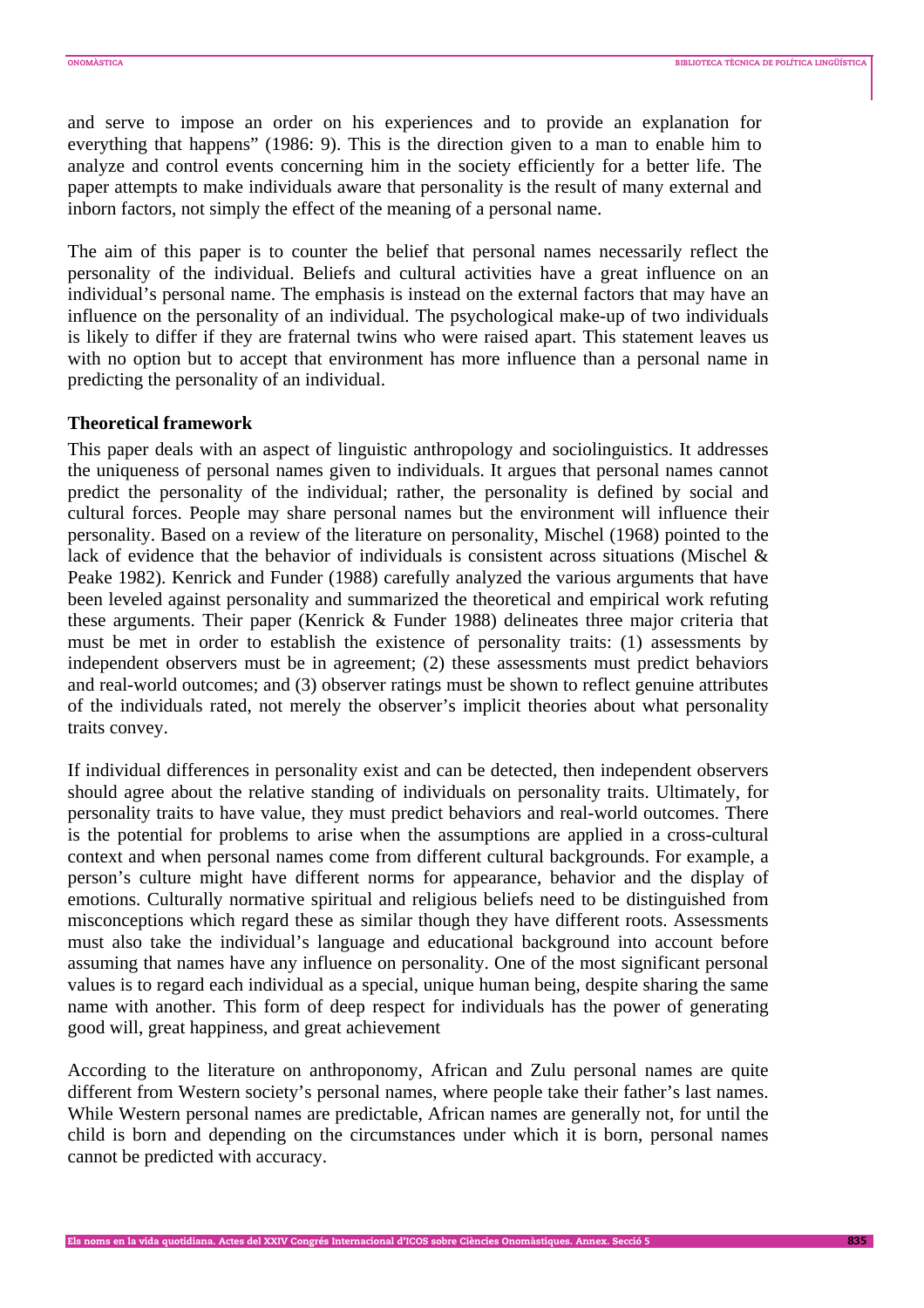The most important aspect of personality affected by personal names is self-concept. Selfconcept develops as children mature, and it is "learned" from the verbal and non-verbal messages given by significant people in their lives. Parents are the most important messagesenders, but, as children mature and become more independent, the messages of teachers, classmates and others all contribute to their developing concept of self. In a sense, selfconcept works as a kind of script for the way people act. If a boy has an image of himself as bad or as incapable of doing well at school, his behavior will probably reflect this image. He will tend to behave the way he thinks a "bad boy" would behave, or he will fail to learn as he should even though he might be quite intelligent.

In every culture, names have cultural and social contexts that identify the bearer. This is to say that every person in this world has a name that solely identifies and marks him/her from all other peoples in the world.

Algeo (1992: 728) aptly points out that:

People are almost invariably named; indeed, a human being without a name would be socially and psychologically less than fully a man.

Frege (1949) and other scholars also consider that names have attributes and consider them as attached to referents. This is exactly what pertains in African culture, where the social and cultural context of personal names reveals the power of names to emphasize social relationships. These contexts include sex, hierarchy of birth, circumstances surrounding the birth, the person's physical structure, power and status.

Among the Zulus, people who bear the same family name are by default believed to be related genetically and so to behave alike. This would thus dispute the unpredictability of names.

# According to Mey (1993: 132):

Through the use of words I make the world fit my language and change the world in accordance with my directions as given through the use of language.

People's language is therefore the exit valve through which their beliefs and thoughts, cognition and experiences are articulated. The limit of one's language is thus the limit of one's world, and man is at the mercy of his language (Farb 1993: 168). Language is a manifestation and description of the complexity of people's way of life and practices. This is apparent in their naming systems and practices, family, and religious beliefs. This language also depicts the social and cultural stratification of the particular society.

The events involved in the naming ceremony and the choice of names given to children have traceable links to the referent. Lyons (1977: 222) claims that proper names are both "synchronically and diachronically motivated". Rymes (1996: 231) confirms this in saying that "the name an individual is given has one synchronic meaning in the baptismal ceremony but as the individual uses that name, it acquires new and varied meanings diachronically". We see that with time people may add to their original names or drop some of them; this is a system of elimination by substitution. In African culture, people with circumstantial names often change them when they grow up; however, some maintain theirs to make the names unique. This adds to my belief that proper names do not necessarily depict one's personality.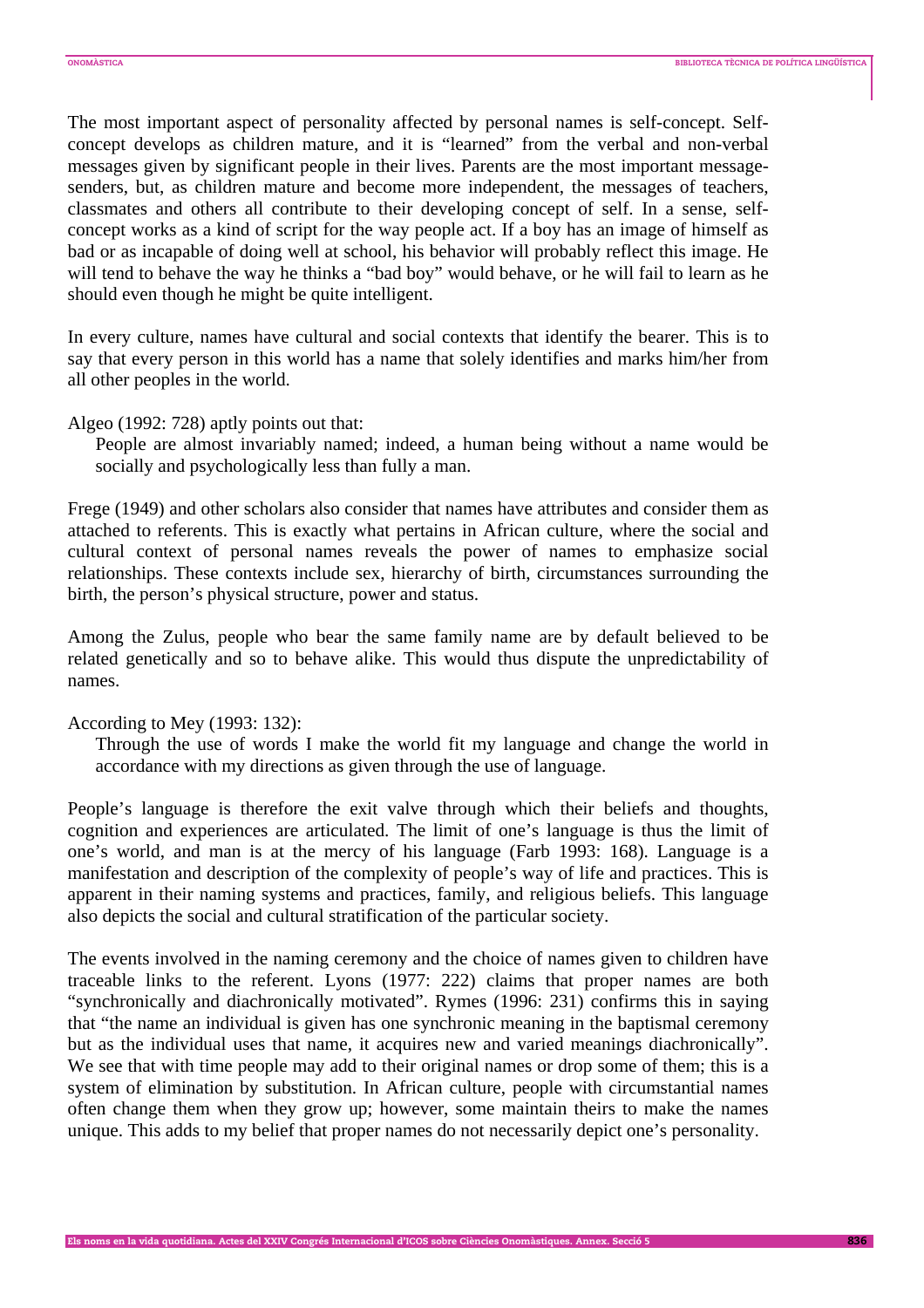The circumstances and social context of the birth of a child may at the appointed time compel the parents to give a name X but not Y. The circumstantial context will be first and foremost gender, then the social and economic situation of the parents, the time of the birth and their social links with other people, among other factors. These are all aspects of synchronymy. The individual carries this name and since names have social meanings, people expect the bearer to live by it or make positive amends to that name. The varied meanings will represent the diachronic aspects of the name. In this respect, it is contradictory that the meaning of one's proper name evolves through a life history instilled with many transformations and that it may be intimately linked with the "identity concerns" of an individual or society (Goodenough 1965: 265; Rymes 1996: 238).

These various meanings mean that people with the same personal name do not necessarily have similar personalities. That is why a personal name like *Sipho,* "the *gift*"*,* is often shared by individuals with very different personalities. You may find one *"Sipho"* doing well in life, while another is a criminal. This is an indication that individuals who share a name will not necessarily share a personality.

However, it is a common belief among Africans that "names are part and parcel of those elements of African culture that make African personhood unique" (Umorem 1973: 15). Based on this uniqueness, Africans believe that names are meant to distinguish one individual from another through the uniqueness of his or her character. According to Ubahakwe (1982: 27), African names are aspects of African cultural heritage and make a significant impact on an individual's personality. This is because "each person's name moulds him into and cuts for him his separate identity" (Nze 1989).

# **Methodology**

The approach that was used to collect data in this study was qualitative. Both primary and secondary data were collected. The questionnaires were administered via electronic mail, or faxed or posted to respondents. A total of 500 questionnaires were sent out, and all were returned. The researcher also collected names from school registers and from a list of graduate and undergraduate students at the University of South Africa. As a speaker of isiZulu, the researcher was able to identify the Zulu personal names from both the school registers and the list of university students. A total of 500 personal names were collected from these sources.

Books by Agyekum (2006), Asante (1995), Crane (1982), Chuks-Orji (1972), Obeng (2001) and Zawawi (1993) were consulted. The *Journal of the Names Society of Southern Africa* Volume 22 (1&2) 2008 and Volume 23 (No. 2) were also studied. In this way, the researcher compared Zulu personal names with those of other African communities. It was established that African naming traditions were very much the same as those of the Zulu culture.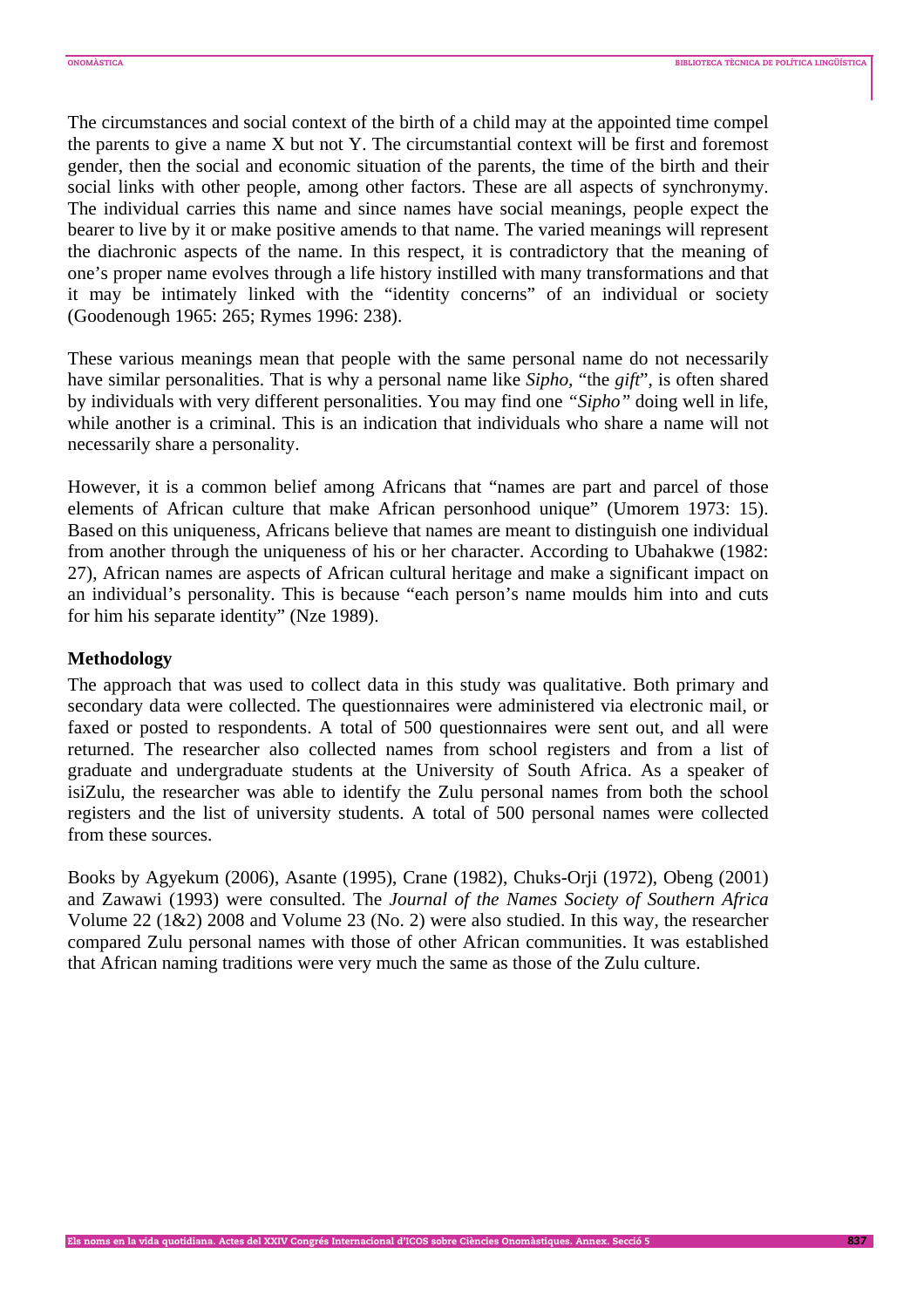#### **The analysis of collected names**

Most compound names such as *Ntombikayise, Ntombizinhle and Muzikayifani* are descriptive names. They describe the individuals at the time of their birth. Such names are unlikely to mold or influence the personality of the name bearer. Moyo (1996: 10) points out the following about name-giving:

In Bantu culture name-giving can be influenced by a range of social, religious, economic and cultural circumstances.

Such factors empower Zulu parents or Zulu name-givers in their decision on a suitable name to be bestowed on the child, a name which suggests the state of affairs on the day of the child's birth. The researcher argues that if the personal name *"Sipho"* is given to children in different societies of the Zulu nation, they will have different personalities. The reason for this is that they are given these names in different contexts and by different parents, surrounded by different circumstances. Skhosana (2005) believes that a name is traditionally linked to the family's belief in the ancestor spirits. He adds that, on the other hand, the birth name is usually coined such that it cleverly or explicitly communicates and expresses the deep inner feelings of the parents about their social or family life experiences before the child's birth. When collecting the data on personal names in the Zulu nation, some common names were noted in one particular village. The most common personal name for girls was *"Busisiwe",* while for boys it was *"Vusumuzi".* The personalities of these individuals were, however, extremely different, since beliefs and cultural aspects were very different.

Physical appearance is also taken into consideration in personal name-giving. When a female baby is large, the name *"Sdudla"* is often given to describe the physical appearance. Boys are often nicknamed *"Fats"*. This also suggests that personal names of Zulu children may not predict their personalities, because the above names are nicknames about the physical structure of an individual.

When collecting data from local schools, the researcher found that most children in schools run by the Catholic Church were given names such as Joseph, if they were boys, and Maria, if they were girls. Most of the respondents with these Christian personal names stated that they had been given them by their grandmothers or other close paternal female relatives, and indicated that they did not really approve of these names. The name continuity tradition was given as the reason that they had no option but to accept these names. The judgmental attitude towards African names, consistent with the Western values imposed on blacks by both church and schools, eventually led to a practice of giving children two names because Western names had no value to the children or their society. Unfortunately, African personal names were regarded as "igama lasekhaya", the name that can be used at home, and the Western names were used at schools and on certificates. Although a Christian personal name was introduced to Africans as a way of showing acceptance of Christianity and Western civilisation, it further acted as an easy identification tag for an African person by any European person.

#### **The findings**

African personal names will not always represent aspects of synchronymy, but may have varied meanings and will represent the diachronic aspects of the name. In effect, what happens is that people expect the inherent power of words in names to reflect the lives of people either positively or negatively. Therefore the individual's name is of concern to the society as a whole. A child named after a dignitary or a chief is thus expected to behave accordingly so that nobody can make derogatory remarks about the name in an attempt to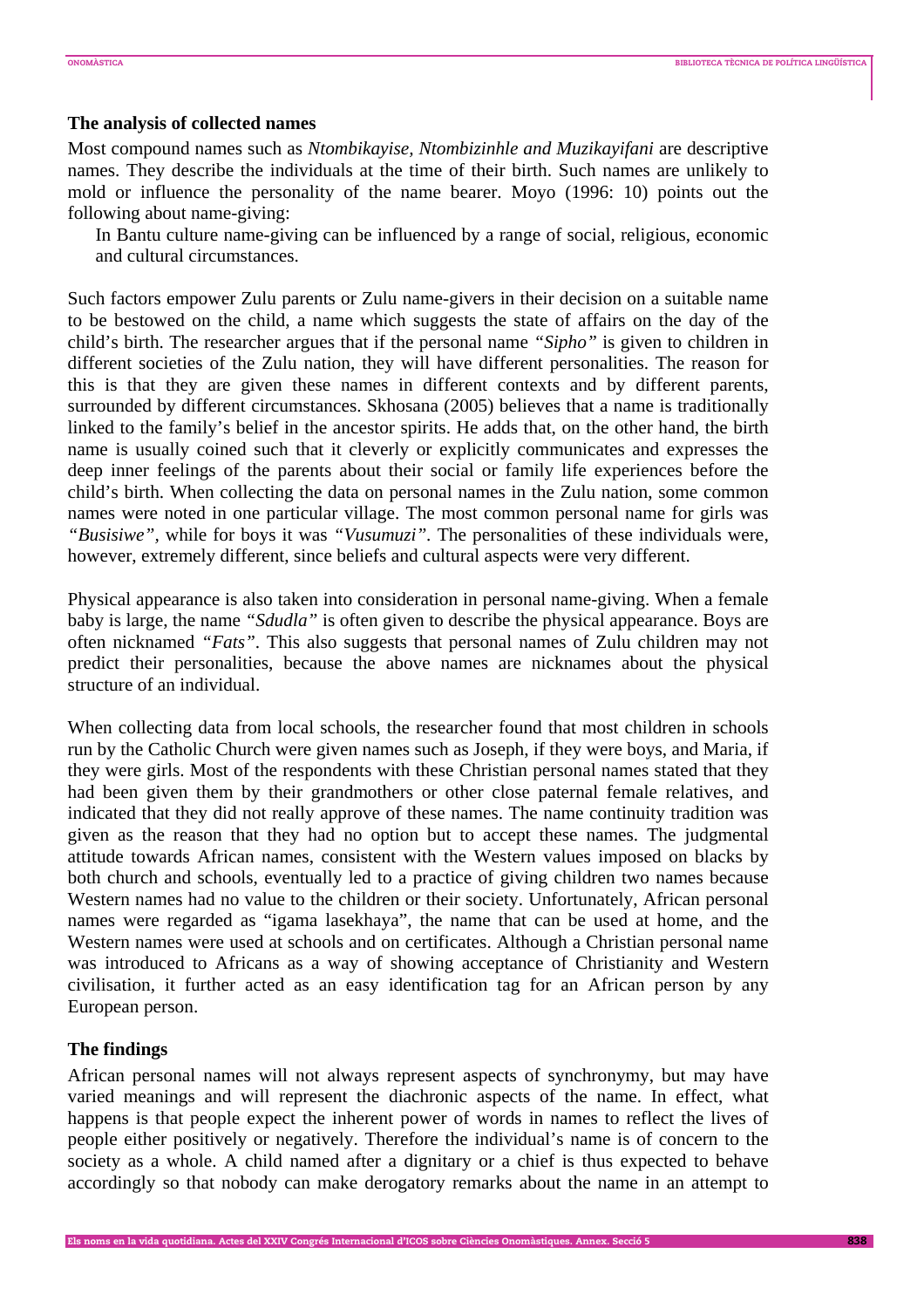belittle it. It is for this same reason that children named after grandparents, parents and chiefs are addressed accordingly. Such children are also advised to behave well so as to avoid tarnishing their names. These names are intended to shape the children's upbringing, behavior and socialization. The world and its cultural practices are dynamic, and the naming system of African people is affected by this dynamism.

Naming can be considered a universal cultural practice. Every society in the world gives names as tags to its people, but how the names are given, the practices and rituals involved and the interpretations attached to these names differs from society to society and from one culture to another. When one faithfully follows the guidance of one's name, an inexplicable self-fulfillment is acquired. This is possible only when one keeps away from all that is not in agreement with the predictions made by this name. This nullifies the question of whether names as teleological guides can be explained as a coincidence of fortune and family desire.

The change of names among Africans deserves attention at this point. Africans believe that proper reflection is made by the parents of the bearer; they take into consideration their family history, their aspirations for the child and the values they esteem before giving the child a name. Parents do this because for traditional Africans, names teach, instruct, motivate and inspire generation after generation in the religious and philosophical truths that lead to proper self-fulfillment.

# **Conclusion**

This paper provides a counter argument to the notion that a name predicts the personality of an individual and those individuals with the same personal name with the same meaning share the same personality. It also provides an interface between a people's language and its cultural practices. It mirrors (a) how language is used as a cultural resource and practice, and (b) how language is viewed as a powerful tool to view and understand the worldview and philosophy of a particular society.

The African personal name system and its practices is a marker of people's beliefs, ideology, religion, culture, philosophy and thought. These names are best understood and analyzed if one has insight into the language and culture of Africans.

Africans believe that there is some inherent power and linkage in names, and expect the behavior of those who bear them to reflect these personal names, either positively or negatively. The individual's name is of concern to the society as a whole, for the individual performs and participates in society.

It is also possible for a person to accumulate other names, baptismal names, as she/he grows up in the society. I have argued that if multiple names are taken through honorable means then it is appropriate to the status and the social standing of the person within that society. This paper covers an important area of African culture, the acquisition of personal names, and one that should not be ignored in any sociolinguistic or anthropological study.

From this exposition of the philosophy behind personal names, it is clear that the various ways through which a name manifests itself are interconnected. This is in contrast to Western tradition where names appear to be merely labels or tags for identification.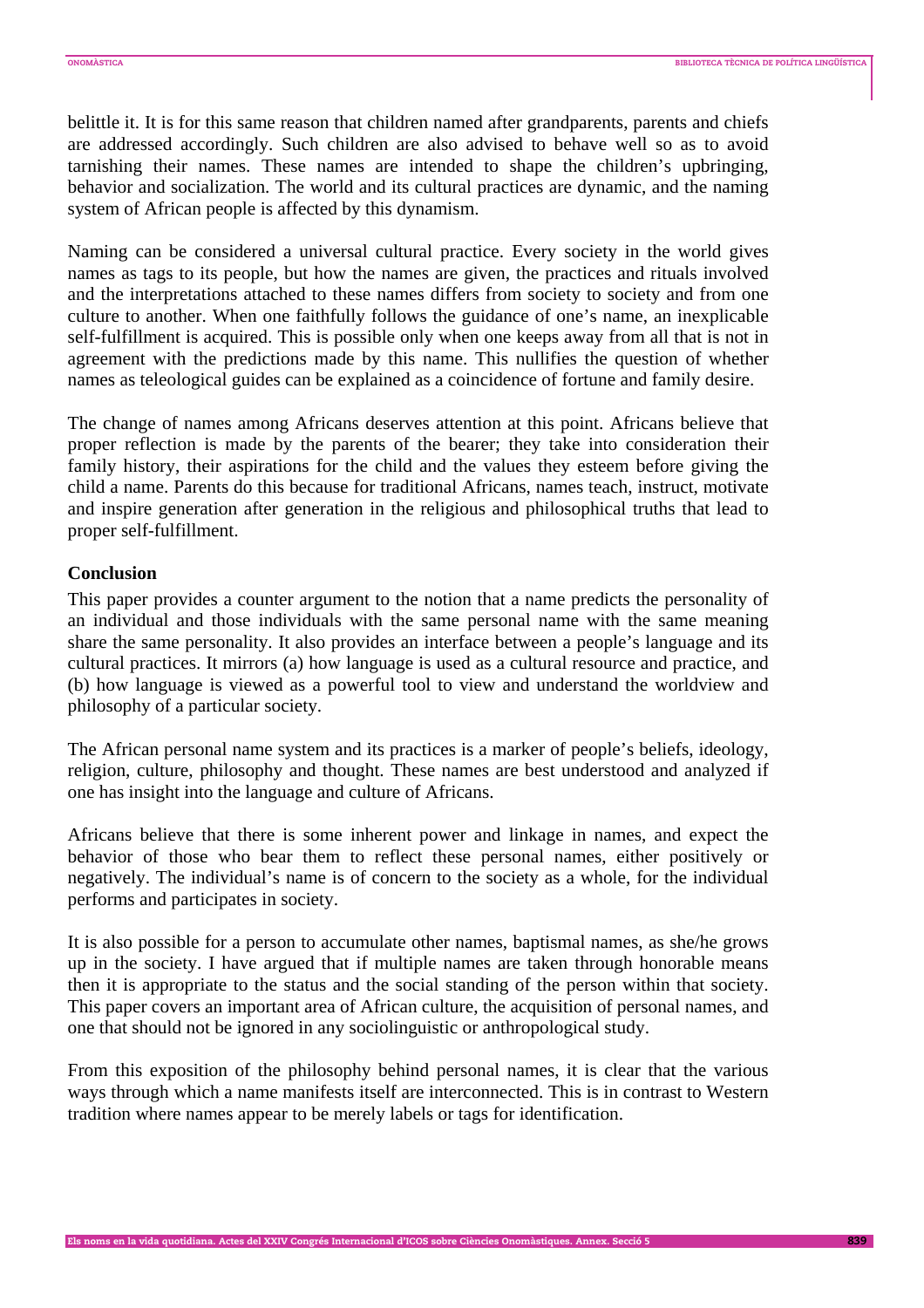#### **References**

- Algeo, J. 1992. Onomastics. In: Tom McArthur (ed.), *The Oxford Companion to the English Language*, 727-729. Oxford: Oxford University Press.
- Asante, M.K. 1995. *The Book of African Names.* Trenton: Africa World Press.
- Achebe, Chinwe. 1986. *The world of Ogbanje*. Enugu: Fourth Dimension Publishers.
- Agyekum, K. 2006. The Sociolinguistics of Akan Personal Names*. Nordic Journal of African Studies* 15(2), 206-235.
- Chuks-Orji, O. 1972. *Names from Africa. Their Origin, Meaning and Pronunciation*. Chicago: Johnson Publishing Company, Inc.
- Crane, Louise. 1982. *African Names: People and Places*. Urbana-Champaign: University of Illinois.
- Farb, Peter. 1993. *Word Play. What Happens when People Talk*? New York: Vintage Books.
- Frege, Gottlob. 1949. On Sense and nomination. In: Herbert Feigh and Wilfred Sellars (eds.), *Readings in Philosophical Analysis*, *89-102.* New York: Appleton-Century-Crafts.
- Fromm, Erich. 1995. *The Essential Fromm. Life between Having and Being*. Rainer Funk (ed.) New York: Continuum.
- Goodenough, Ward. 1965. Personal Names and modes of address in two Oceanic Societies. In: Melford Siro (ed.), *Context and Meaning in Cultural Anthropology,* 265-76*.* New York: Free Press.
- Kenrick, D.T.; Funder, D.C. 1988. Profiting from controversy: Lesson from the personsituation debate. *American Psychologist* 43, 23-34.
- Lederach, J.P. 1995. *Preparing for peace: Conflict transformation across cultures*. Syracuse, NY: Syracuse University Press.
- Lyons, John. 1977. *Semantics*. Cambridge and New York: Cambridge University Press.

Mayer, J.D. 2005. A classification of DSM-IV-TR mental disorders according to their relation to the personality system. In: J.C. Thomas & D.L. Segal (eds.), *Comprehensive handbook of personality and psychopathology (CHOPP) Vol. 1: Personality and everyday functioning*. New York, NY: John Wiley & Sons.

- Mey, Jacob. 1993. *Pragmatics: An Introduction*. Oxford: Blackwell Publishers.
- Mischel, W.1968. *Personality and Assessment*. New York: Wiley.
- Mischel, W.; Peake, P. K. 1982. Beyond déjà vu in the search for cross-situational consistency. *Psychological Review 89,* 730-755.
- Moyo, T. 1996. Personal Names and Naming Practices in Northern Malawi. *Nomina Africana* Vol. 10 (1&2).
- Nze, B.C. 1989. Sense and non-sense in Igbo names*. Nsukka Journal of the Humanities* 5 (6), 69.
- Obeng, K. 2001. *Journal of Names Society of Southern Africa Volume* 22(1&2) 2008 and Volume 23 (No.2).
- Rymes, Betsy. 1996. Naming as social practice: The Case of Little Creeper from Diamond Street. *Language in Society* 25, 237-260*.*
- Skhosana, P. 2005. Names and Naming Stages in Southern Ndebele Society. *Nomina Africana* Vol. 9(1), 89.
- Tylor, E.B. 1871. *Primitive Culture*. New York: J.P. Putnam's Sons, 410.
- Umorem, U.E. 1973. *Annang-Efik-Ibibio personal names*. Owerri: Black Academy Press.
- Ubahakwe, E. 1982*. Culture content of Igbo names. Igbo language and culture.* Ibadan: University Press, 27.
- Warren, H.C.; Carmichael, L. 1930. *Elements of human psychology* (Rev. Ed.). Boston, MA: Houghton Mifflin, 333. Cited in Allport, *Pattern & growth in personality* (1937/1961:36).